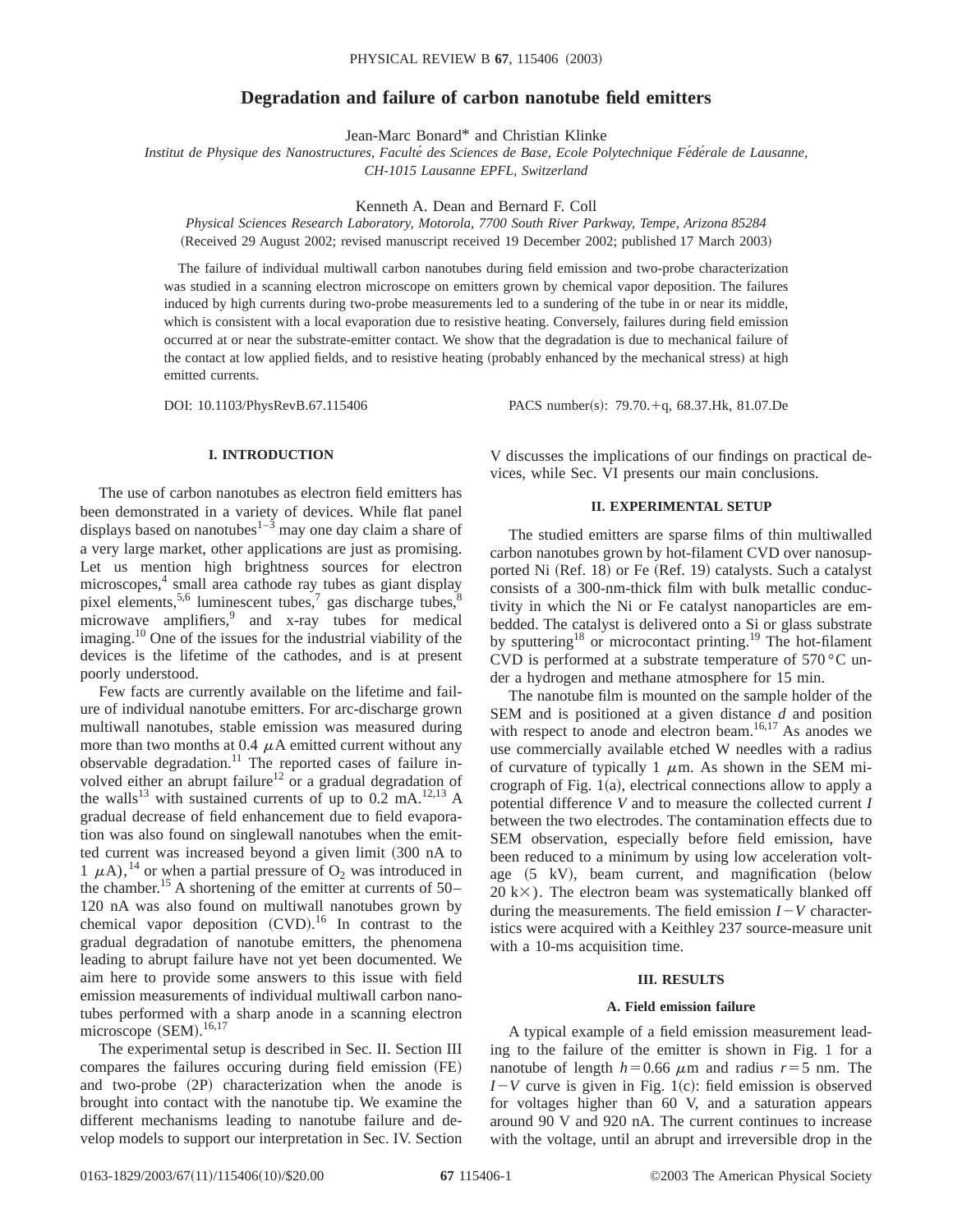

FIG. 1. (a) and (b) SEM micrograph of a nanotube of  $0.66-\mu m$ length and 5-nm radius with the anode positioned at  $2-\mu$ m distance before  $(a)$  and after  $(b)$  the destruction of the tube.  $(c)$  Corresponding  $I-V$  curve with the best fit to the FN model [Eq. (1)  $\gamma=110$  $\pm$  20,  $A = 3 \times 10^{-15}$  m<sup>2</sup>] in dotted line and to the F-N model with series resistance in dashed line ( $R=5$  M $\Omega$ ).

current at 7.5  $\mu$ A. The SEM micrograph of Fig. 1(b), taken after the event, shows that the emitting nanotube has disappeared.

Also shown in Fig. 1(c) is the fit of the  $I-V$  curve to the Fowler-Nordheim  $(FN)$  model.<sup>20</sup> The FN model (with image charge correction) states that the current  $I(A)$  per emitter varies with the local field at the emitter surface  $F (V/m)$  $as^{20,21}$ 

$$
I = f_{\mathrm{F-N}}(V)
$$
  
=  $A \frac{1.5 \times 10^{-6}}{\phi} \left(\frac{V}{d}\right)^2 \gamma^2 \exp\left(\frac{10.4}{\sqrt{\phi}}\right) \exp\left(\frac{-6.44 \times 10^9 \phi^{1.5} d}{\gamma V}\right),$  (1)

where *A* has the dimension of an area  $(m<sup>2</sup>)$  and represents, in a first approximation, the emitting area; the work function  $\phi$ is in eV, the field enhancement factor  $\gamma$  is defined as *F*  $= \gamma V/d$ , where *V* is the applied voltage; and *d* the interelectrode distance. With  $\phi$  taken equal to 5.1 eV, from Fig. 1(c) we extract a field enhancement factors of  $\gamma=110\pm20$  and  $A = 3 \times 10^{-15}$  m<sup>2</sup>. The obtained fit also closely follows the measured characteristics up to the saturation.

This saturation behavior has been observed on individual multiwall<sup>12</sup> and single-wall<sup>22</sup> nanotubes, and to a lesser extent on nanotube films.<sup>12</sup> It was ascribed to the presence of adsorbates that enhance field emission at low fields.<sup>22</sup> Increasing the field beyond a given limit displaces the adsorbates (leading to fluctuations in emission current) and finally removes them.  $I-V$  curves acquired immediately after such a cleaning show higher onset fields but no saturation. In every case, the absorbate could be removed either by increasing the temperature to  $700\degree C$  (Ref. 23) or by increasing the applied field by typically  $30\%$ <sup>22</sup>

In our case, however, we did not observe this behavior as the saturation persisted even after doubling the applied field (the  $I-V$  curves displayed in Figs. 2 and 8 show a saturation up to fields at least 40% above its onset). Another possibility is that the flattening is due to the presence of a large resistance  $R$  in series with the emitter (e.g., at the nanotubesubstrate contact). In that case, the voltage drop  $U = RI$ across the resistance will lead to a decrease of the effective applied voltage, and therefore to a flattening of the characteristics.24 Including the effect of a series resistance in the FN equation is not trivial. Instead, the  $I-V$  curves can be numerically fitted by solving numerically the equation system  $\{I = f_{FN}(V-U); U = RI\}$ , as has been done here. This allows to reproduce the saturation behavior, as shown on Fig. 1 for  $R=5$  M $\Omega$  (note that including a series resistance in the model does not change the extracted values of  $\gamma$  and *A*).

#### **B. Two-probes failure**

In Fig. 2 we show a second example that illustrates another type of nanotube failure, namely during electrical characterization in 2P configuration. The emission sets in at 112 V in the initial situation of Fig.  $2(a)$ , follows the FN law and saturates markedly at 160 V and 50 nA. The anode was then lowered into contact with the nanotube  $[Fig. 2(b)]$  to perform 2P measurements. The nanotube failed at 4 V and 20  $\mu$ A, as can be seen in Fig.  $2(c)$ , where the two parts remain attached to cathode and anode, respectively. Field emission on the remaining segment  $[Fig. 2(d)]$  sets in at 43 V, and follows the FN law up to the failure of the emitter [Fig. 2(e)] at 108 V and 9  $\mu$ A. Note that the emission voltages and  $\gamma$  factors cannot be directly compared as the interelectrode distance and tube length are not the same for the two  $I-V$  curves of Fig.  $2(f)$ .

Figure 2 shows that the nanotube is severed at or near its middle in 2P failure, which has been observed in all cases. Conversely, the nanotube is most often completely removed from the substrate in FE failure (a short stub of less than  $100$ nm remained in a few cases).

### **C. Failure at low versus high currents**

To investigate in more detail the cause $(s)$  of abrupt emitter failure, in Fig. 3 we display some relevant parameters for both 2P and FE failures, in particular the current  $I_f$ , voltage  $V_f$ , and (for FE failure) the field  $F_f = \gamma V_f$  at which the failure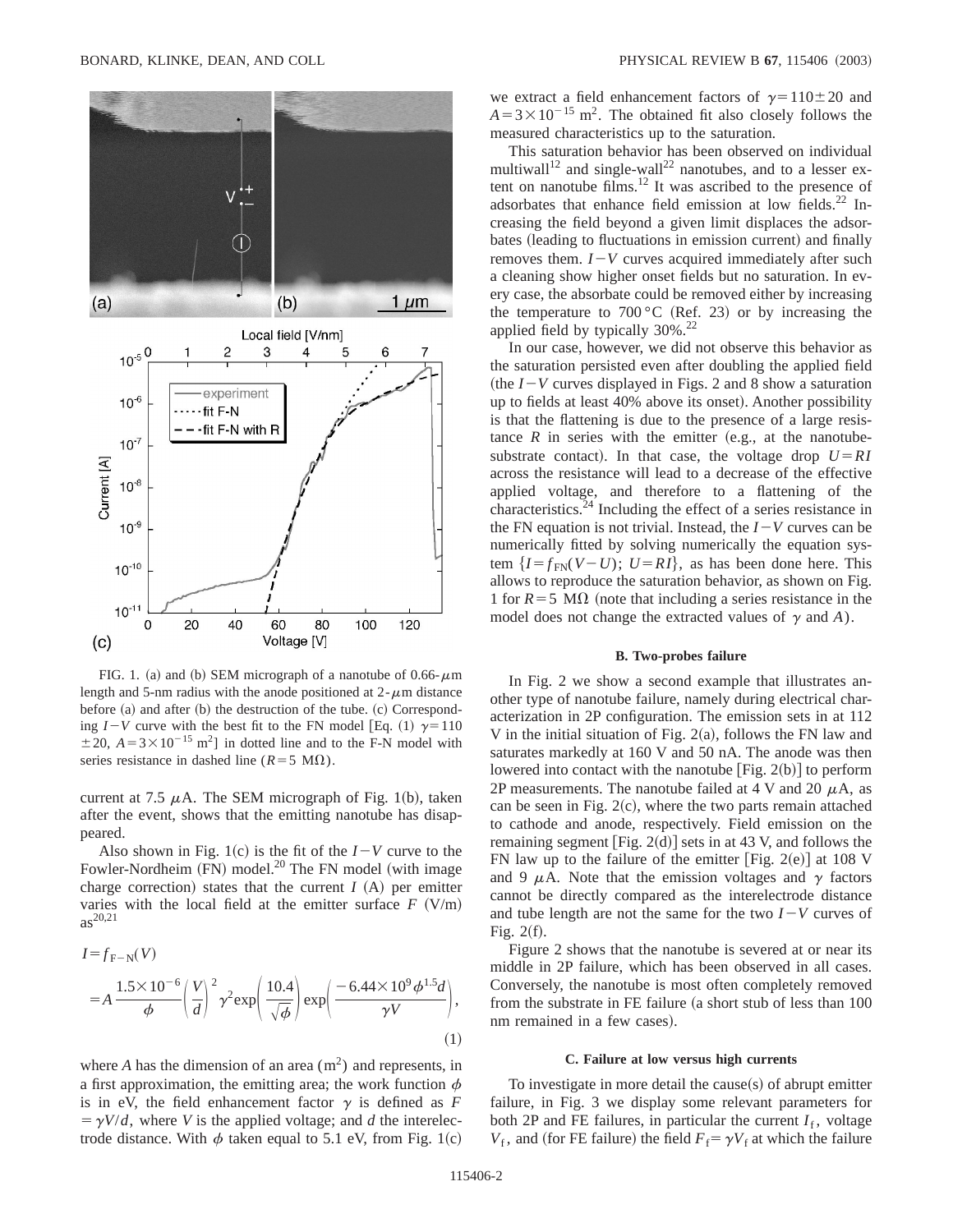

FIG. 2. (a)-(e) SEM micrographs of a nanotube with  $(f)$  corresponding  $I-V$  curves acquired in the configurations shown in (a) and (d). (a) shows the nanotube of 2.35- $\mu$ m length and 7-nm radius with the anode positioned at 3.75  $\mu$ m distance before field emission,  $(b)$  in contact with the anode before 2P measurements,  $(c)$ after  $2P$  failure, and  $(d)$  subsequent lateral displacement of the anode for field emission. The nanotube now has a length of 1.32  $\mu$ m with the anode positioned at  $2-\mu m$  distance. (e) shows the situation after FE failure. (f) gives also the best fit to the FN model  $\lceil \gamma = 70 \rceil$ for (a) and  $\gamma=150$  for (d)] with the dotted line to the FN model with the series resistance with the dashed line  $R = 200 \text{ M}\Omega$  for  $(a)$ .

occurred. FE failure occurred at currents between  $I_f=2$  nA and 9  $\mu$ A, and at voltages between  $V_f$ =103 and 166 V, which corresponds to fields  $F_f = 3-10$  V/nm (with  $\gamma$  obtained from the FN fits). Interestingly (but not unexpectedly), the failure field increases with the failure current. When the failure occurs between  $I_f=1$  nA and 1  $\mu$ A,  $F_f$  is in the range 3–4.6 V/nm, as compared to  $F_f = 5 - 10$  V/nm for  $I_f$ between 1 and 10  $\mu$ A.

Conversely, the failure currents for 2P measurements were consistently high, between  $I_f=5$  and 50  $\mu$ A, with far lower applied voltages of  $V_f = 2 - 11$  V leading to a power at failure between 20 and 200  $\mu$ W. The  $I-V$  behavior is linear at low voltages, with estimated contact resistances between 300 k $\Omega$  and 400 M $\Omega$ , which is quite typical of 2P measurements.25,26 It is worth noting that the 2P resistance of



FIG. 3. (a) Failure current  $I_f$  as a function of the failure field  $F_f = \gamma V_f$  ( $\gamma$  has been estimated with the FN law, and the dotted line is a guide for the eye). (b)  $I_f$  (circles, left axis) and  $V_f$  (diamonds, right axis) for 2P and FE failures, respectively.

catalyst layer and substrate (measured with the anode in nanotube-free regions) is typically 20 k $\Omega$ , indicating that the resistance values obtained in 2P are mostly due to the contacts and nanotube.

### **IV. FAILURE MECHANISMS**

### **A. Gradual failure**

A gradual degradation of nanotube emitters has been observed in the past during experiments at constant applied voltage. $13,14,16,27$  On single-wall nanotubes, the degradation was related either to field evaporation, $14$  to ion bombardment from the gas phase, or to selective oxidation.<sup>27</sup> On multiwall nanotubes, a shortening of the emitter over time<sup>16</sup> or damage to the outer walls of the nanotube due to high currents<sup>13</sup> was observed. Note that the phenomena observed on single-wall nanotubes are probably also involved in the degradation of multiwall nanotubes (MWNTs), but no relevant experiments on MWNTs have to our knowledge been reported. We did not perform measurements at constant applied voltage in the course of the present SEM study. We will therefore not address further these gradual phenomena as the failure of the emitters was always abrupt.

### **B. Two-probe failure**

A Nanotube characterization and degradation during 2P and 4P measurements were reported by several groups. Collins *et al.* observed that arc-discharge multiwall nanotubes can be degraded shell by shell under carefully controlled conditions, so that only the outer conducting wall fails at  $10-100 \mu A$ <sup>28</sup>. These currents are comparable to the maximal values obtained during field emission (100-200  $\mu$ A) for the same type of nanotubes.<sup>12</sup> Interestingly, the behavior of nanotubes grown directly by CVD is different, as shown in Figs.  $3(a)$  and  $3(b)$ : the failure current is systematically higher for 2P measurements by as much as three orders of magnitude. This has also been observed on plasma-enhanced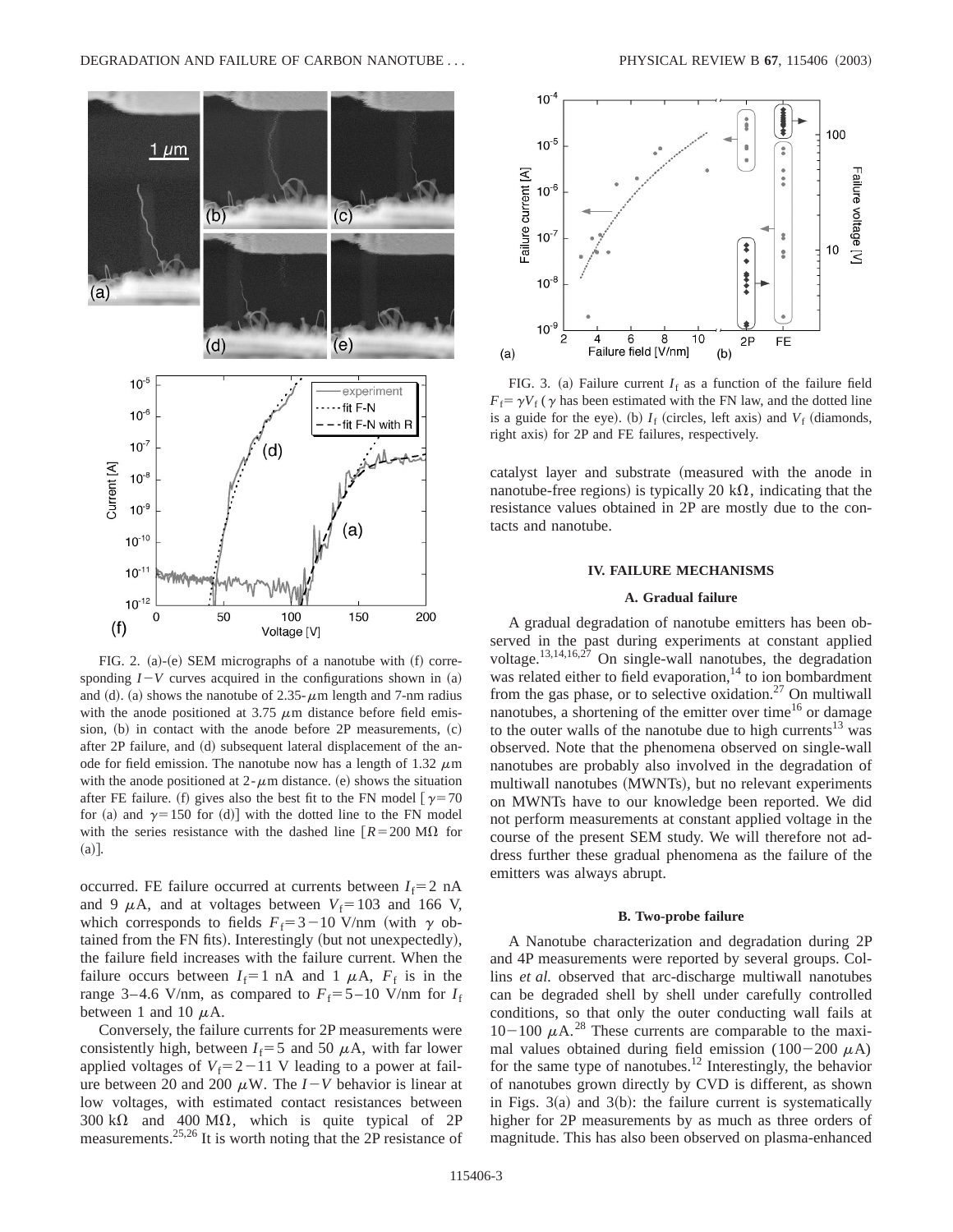$CVD$ -grown fibers<sup>29</sup> of 50-nm diameter that failed around  $I_f=10-20 \mu A$  under FE,<sup>30</sup> and at around  $I_f=0.2-2$  mA in 2P measurements.<sup>31</sup>

In 2P measurements, the nanotube (or the outer shell) is ruptured near the middle<sup>28</sup> or at a weak point.<sup>32</sup> This suggests that the tube is resistively heated and that the temperature becomes locally high enough to enhance oxydative ablation of the tube or even to vaporize the graphitic wall. The resistances we measured (300 k $\Omega$  to 400 M $\Omega$ ) are typical for 2P characterization, $^{25}$  but have to be compared with the intrinsic resitivity of the nanotube. Bachtold *et al.* measured 10 k $\Omega/\mu$ m for arc-discharge multiwall nanotubes,<sup>33</sup> while Ahlskog *et al.* found values higher by one order of magnitude for CVD-grown multiwall nanotubes (between 40 and 110 k $\Omega/\mu$ m, due to the higher defect density in CVD-grown nanotubes). $34$  It can safely be assumed that the contact resistance is invariably far higher than the resistance of the nanotube for the typical emitter lengths considered here  $(0.4-4 \mu m)$ , which is quite typical in 2P measurements.

One can therefore simplify the system in 2P measurements as three resistances in series, namely, the two substrate- (respectively anode-) nanotube contact resistances and the resistance of the nanotube proper. As the resistance of the system is dominated by the contacts, there is also no significant dependence of the nanotube length or diameter on the failure current or power or on the 2P resistance. Usually, the two contact resistances are neglected as the substrate and anode act as heat sinks (even though they dissipate far more power than the resistance of the tube; see Sec. IV D).

The temperature can be estimated analytically when only the emitter dissipates power. Dolan *et al.* showed, for a cylindrical emitter, that the temperature increases with increasing distance to the contact *x* as  $h^2 - (x - h)^2$ .<sup>35</sup> The highest temperature is reached at the emitting end, and amounts to

$$
\Delta T_{\text{max}} = \frac{\rho h^2 I^2}{2 \pi^2 r^4 \kappa} = \frac{Rh I^2}{2 \pi r^2 \kappa},\tag{2}
$$

where  $\Delta T_{\text{max}} = T - T_0$ ,  $T_0$  is the substrate temperature, and  $\rho$ and  $\kappa$  are the electrical and thermal conductivities of the emitter, with  $R = \rho h / \pi r^2$ . For the 2P case, the temperature is highest in the middle of the nanotube, and amounts to

$$
\Delta T_{\text{max}} = \frac{\rho h^2 I^2}{8 \pi^2 r^4 \kappa} = \frac{Rh I^2}{8 \pi r^2 \kappa}.
$$
 (3)

It is worth noting that the occurrence of heating during nanotube field emission was recently confirmed by two groups.36,37 In particular, field emission energy distribution measurements suggest a temperature of 2000 K at the apex of the nanotube at  $1-\mu A$  emitted current.<sup>36</sup>

The main problem in estimating  $\Delta T_{\text{max}}$  is to find reliable values for  $\kappa$  and *R* (or  $\rho$ ) and for their dependence in temperature. *R* has been lately measured for CVD-grown nanotubes and has been shown to vary from one tube to the next by as much as a factor  $3.^{34}$  As for  $\kappa$ , values of 3000 (Ref. 38) and 25 W/m K (Ref. 39) have been reported for a single arc-discharge multiwall nanotube and for a CVD-grown nanotube film, respectively. Taking a mean value of *R*



FIG. 4. (a)–(d) SEM micrographs of a nanotube of 4.56- $\mu$ m length and 5-nm radius with the anode positioned at  $5.8 - \mu$ m distance at  $(a)$  0-,  $(b)$  2-, and  $(c)$  4-V applied voltage before and  $(d)$ after destruction of the tube. (e) Corresponding  $I-V$  curve with the best fit to the FN model ( $\gamma$ =220) shown by the dotted line.

=50 k $\Omega/\mu$ m and  $\kappa$ =25 W/m K, from Eq. (3) we estimate a temperature difference between 50 and 3000 K for the observed 2P failures. Taking into account the fact that *R* may vary from tube to tube and that *r* is overestimated in SEM, these values are in the expected range for a heat failure. We will also see in Sec. IV D that this temperature may even be substantially higher if some heat is dissipated at the contact.

#### **C. Field emission failure: low currents**

Though resistive heating is likely to be the main cause for 2P failure, it is doubtful that it plays a role in all FE failures.  $I_f$  is scattered over more than three orders of magnitude (see Fig. 3) and  $\Delta T_{\text{max}}$  [as estimated from Eq. (2)] is in the range 40–920 K for the high current failures  $(I_f \ge 1 \mu A)$ , while it is below 1 K for FE failures at lower currents. We argue below that the cause of the latter type of failures is probably of mechanical origin.

The SEM micrographs of Fig. 4 reveal that even a small applied voltage  $(e.g., 2 V)$  is sufficient to significantly deflect the nanotubes. The emitters are also aligned perpendicular to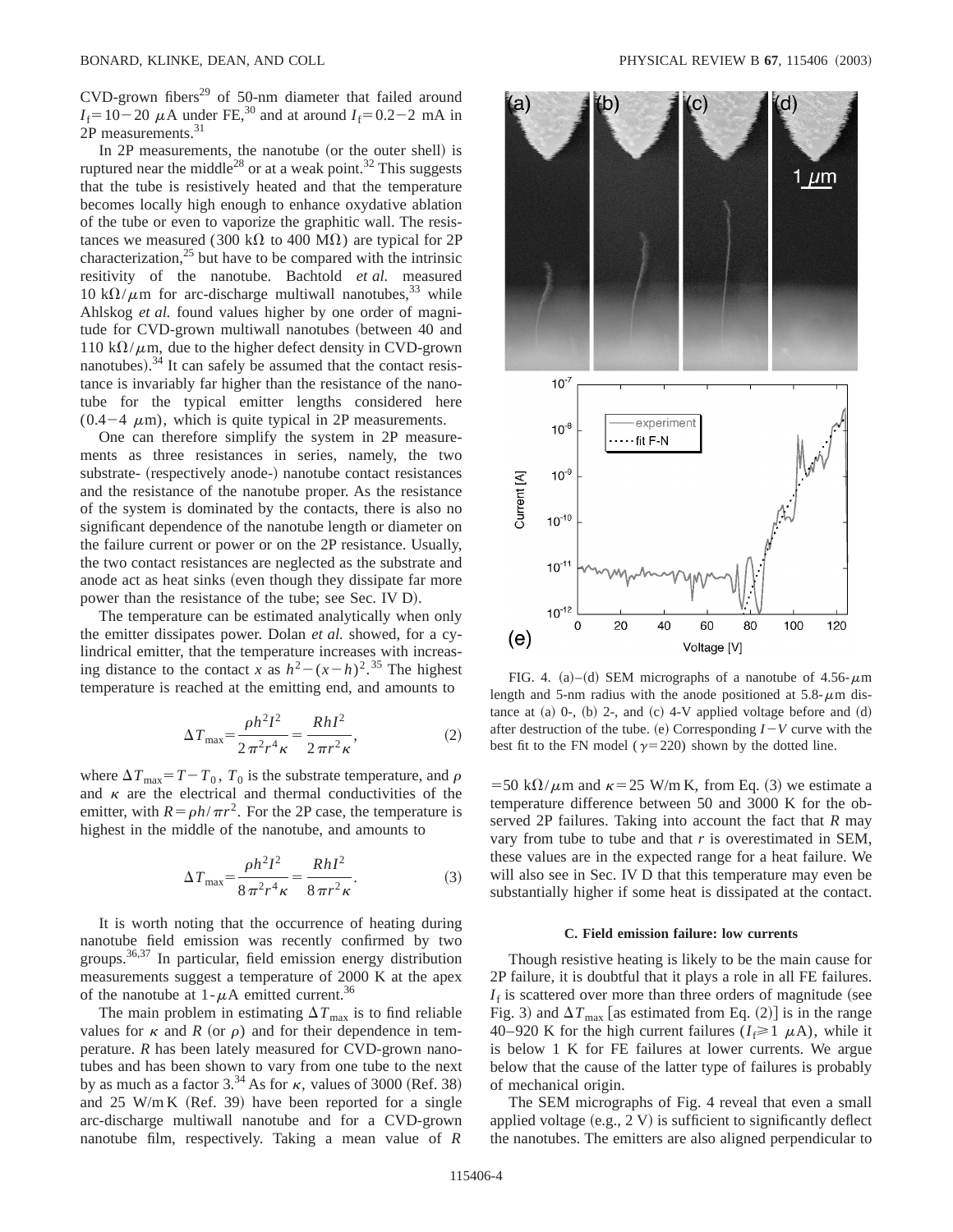the substrate at typically a quarter of the voltage necessary for field emission regardless of their initial alignment. The electrostatic force applied on the nanotubes during field emission can also lead to irreversible changes in shape (not shown here). In fact, simple arguments show that the mechanical stress on the emitters is considerable.

The mechanical force due to the applied field  $\tilde{F}$  can be obtained by integrating the stress over the whole surface of the nanotube.<sup>40</sup> For conducting materials, the force  $d\vec{T}$  on a surface element  $d\vec{A}$  is  $d\vec{T} = (\epsilon_0/2)\vec{F}^2 d\vec{A}$ .<sup>40</sup> When the nanotube is perpendicular to the substrate [which is the case during FE; see Fig.  $4(c)$ , the problem has a cylindrical symmetry and the radial contributions to  $d\vec{T}$  cancel out following integration over the whole surface of the tube. The resulting force will act at the emitting end and is directed along the axis  $\hat{z}$  of the tube. The tube is therefore subjected to a pure tensile stress with

$$
\vec{T} = \hat{z} \int_{\text{cap}} \frac{\epsilon_0}{2} \vec{F}^2 \, d\vec{A} \tag{4}
$$

$$
= \hat{z} \int_0^{\pi/2} \int_0^{2\pi} \frac{\epsilon_0}{2} |\vec{F}(\theta)|^2 \cos(\theta)^2 r^2 \sin(\theta) d\theta d\phi
$$
 (5)

$$
= \hat{z}\pi\epsilon_0 r^2 \int_0^{\pi/2} |\vec{F}(\theta)|^2 \cos(\theta)^2 \sin(\theta) d\theta, \tag{6}
$$

where  $\tilde{F}(\theta)$  takes into account the decrease of  $\tilde{F}$  as one moves away from the apex of the tube at  $\theta=0$ . As shown in Ref. 41,

$$
|\vec{F}(\theta)| = \frac{\gamma V}{d} \frac{\cos(\theta)}{2},\tag{7}
$$

and hence

$$
\vec{T} = \hat{z}\frac{7\pi}{24}\epsilon_0 r^2 \left(\frac{\gamma V}{d}\right)^2.
$$
 (8)

Taking  $\gamma$  from the fit to the FN law of Eq. (1) and *h* and *r* from SEM measurements, the applied force at failure  $T_f$ and applied stress at failure  $G_f = T_f / \pi r^2$  can be estimated with  $V_f$ . For the example of Fig. 4, the field strength and resulting applied force are  $F=0.075$  V/nm and  $T=1.1$  pN at 2 V, and  $F_f$ =4 V/nm and  $T_f$ =4 nN at failure (118 V), respectively.

The values obtained for  $T_f$  and  $G_f$  are summarized in Fig. 5 as a function of the failure current [Fig.  $5(a)$ ] and failure field  $[Fig. 5(b)].$  The estimated force and stress at failure range between 4 and 25 nN, and 20 and 200 MPa, respectively. We find a marked dependance of stress versus current at failure in Fig. 5(a), as  $G_f$  amounts to 20–60 MPa for failures below 1  $\mu$ A as compared to 60–300 MPa above 1  $\mu$ A. A similar relationship with the field at failure is shown in Fig.  $5(b)$ , with the quadratic increase of the stress with the field predicted by Eq.  $(8)$ . The above values are comparable to the ones measured by Semet *et al.*, who studied individual 60-nm-diameter fibers grown by plasma-



FIG. 5. Estimated force (circles, left axis) and stress (squares, right axis) at failure as a function of (a) failure current  $I_f$  and (b) field at failure  $F_f$ . The line in (a) is a guide for the eye.

enhanced CVD with scanning anode field emission microscopy  $(SAFEM).^{30}$  In SAFEM,  $30,42$  a probe ball (or a sharp  $tip^{42}$ ) is scanned over the nanotube film at a constant height of a few  $\mu$ m. As the emitters cannot be simultaneously imaged, a direct comparison between the dimensions of the emitter and its field emission properties are more difficult than in our case (although the structures considered in Ref. 30 have very uniform spacing, length and diameter). Semet *et al.* observed sharp drops in the emission current above 20  $\mu$ A, which they attributed to a mechanical degradation of the emitters. The corresponding force is estimated to 800 nN, leading to a stress of 280 MPa which is readily comparable to the highest stresses at failure observed here.

It is also interesting to compare these values with the ultimate strength of a nanotube under tensile loading. The force necessary to fracture a well-anchored multiwall arcdischarge nanotube is in the  $400-1400$ -nN range (corresponding to a stress of  $20-63$  GPa).<sup>43</sup> This is far higher than the values found in Fig. 5, even accounting for the fact that CVD-grown tubes are more defective than arc-discharge ones and that the force necessary for fracturing the nanotube will hence be lower. In our case, however, the nanotubes grow perpendicularly to the substrate, and the contact area of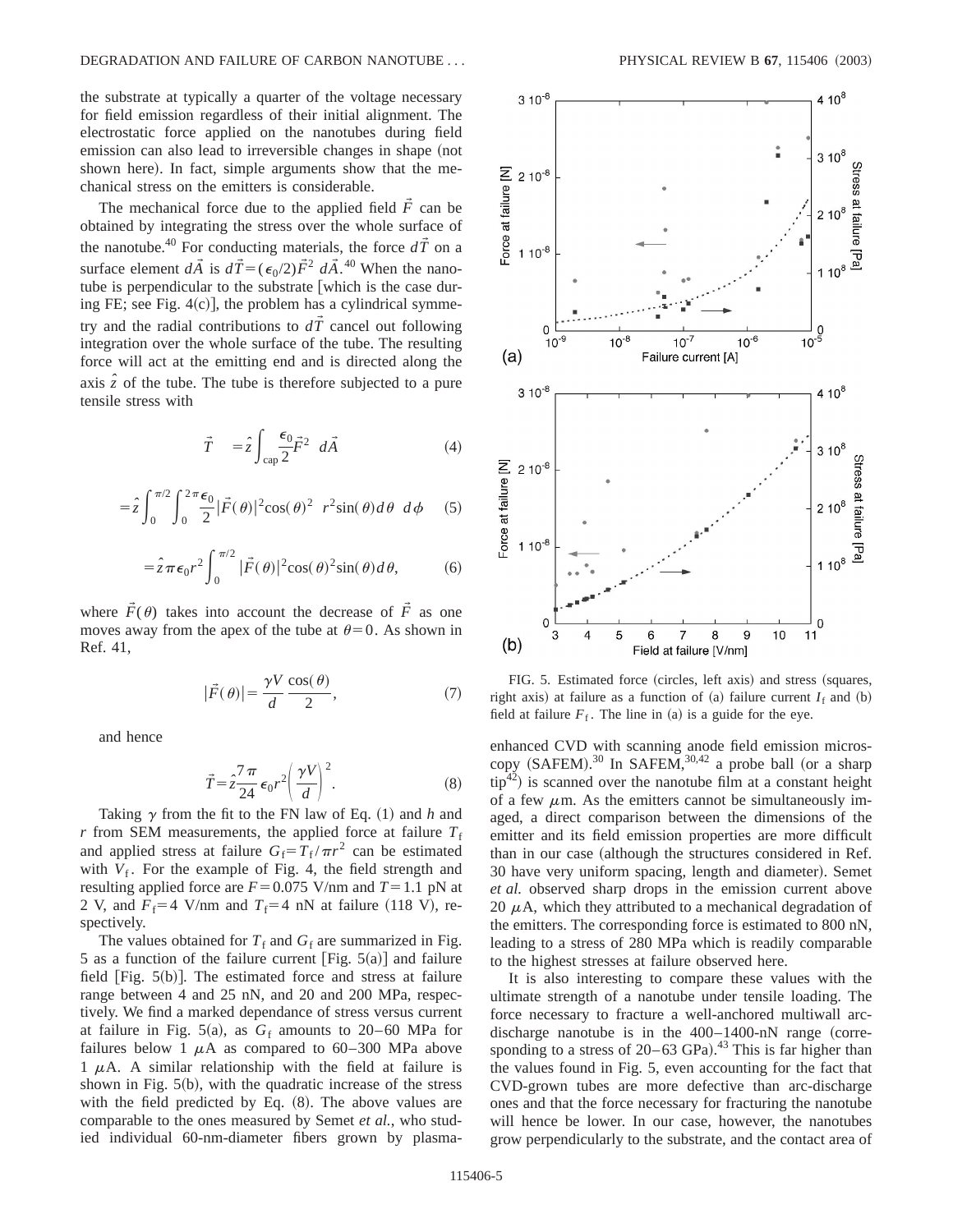the nanotubes with the support is very small, on the order of area of the catalyst particle. Conversely, the contact lies along the plane of the sharpened tip in the mechanical measurements mentioned above and covers in most cases over 1  $\mu$ m of tube length, leading to far larger contact areas.<sup>43</sup> This is also the case in most studies of FE degradation that have been performed up to now on individual nanotubes,  $12-15$  where the nanotube was attached on sharpened Au wires or scanning probe microscope tips.

The emitter-substrate contact is therefore a mechanical weak point in nanotube films grown on planar substrates, and emitters may fail mechanically at applied fields and emitted currents far lower than the one necessary for electrical failure (see Sec. IV D). Interestingly, the  $I-V$  characteristics of tubes with  $I_f \leq 1$   $\mu$ A were very noisy and unstable as in the case of Fig. 4, which suggests that the field emission properties were perturbed by the mechanical stressing. Also note that we have witnessed only one case (over 80 emitters) of mechanical failure prior to electron emission.

In the frame of the above argument, one could expect a better adhesion (and hence resistance to mechanical failure) with increasing nanotube radius as the contact area should increase. Interestingly, we find the inverse behavior as field and stress at failure decrease with increasing tube diameter [Fig.  $6(a)$ ]. Furthermore, nanotubes with smaller radii fail at higher currents [Fig.  $6(c)$ ] in FE, while we find no dependence on the tube radius (or length) for 2P failure. Figure  $6(b)$  also reveals that shorter nanotubes withstand higher fields before failure. It seems therefore that, in our case, small nanotube diameters and lengths are clearly an advantage. This surprising finding is probably due to the fact that CVD-grown nanotubes tend to show more defects in the wall as their radius increases. We caution the reader that this statement cannot be generalized, as the support-emitter contact depends critically on catalyst, growth conditions, postgrowth treatments, etc. Figure 6 clearly demonstrates, nevertheless, the importance of a better characterization and understanding of the emitter-substrate contact in future studies.

#### **D. Field emission failure at high currents**

Mechanical failure cannot account for all the cases we observed. In particular, several nanotubes emitted repeatedly at voltages of 300 V and fields of 8 V/nm, i.e., significantly higher than the mean failure field of 5 V/nm.

One mechanism that has been evoked for field emitter failure<sup>44</sup> is arcing, i.e., an arc between a cathode and an anode that is initiated by field emission. Such arcing events are also commonly observed on diamond and diamondlike carbon films, and lead to an enhancement of the field emission properties.<sup>45,46</sup> They are caused usually by a high field emission current, $44$  anode outgassing, $45$  or local evaporation of cathode material<sup>46</sup> that create a conduction channel between the electrodes, leading to a discharge which destroys or damages the emitter. We rule out this mechanism for several reasons. First, the applied voltage during such discharges is much higher and involves hence a larger discharge energy. Second, arcing leads to a severe damage of the emitter (such as the formation of craters or localized melting of the sub-



FIG. 6. (a) and (b) Failure field  $F_f$  and square root of the stress at failure  $G_f^{0.5}$  as a function of (a) the tube radius and (b) the tube length. (c) Failure current  $I_f$  as a function of the tube radius for FE and 2P failures.

strate). For example, Nilsson et al. observed, with a SEM, damages to nanotube films and substrates after a failure provoked in SAFEM for currents at failure above 10  $\mu$ A.<sup>47</sup> This implies that the temperature can reach the melting temperature of Si: 1420 °C. Such damages easily extent over distances of 10  $\mu$ m away from the damage center. We did not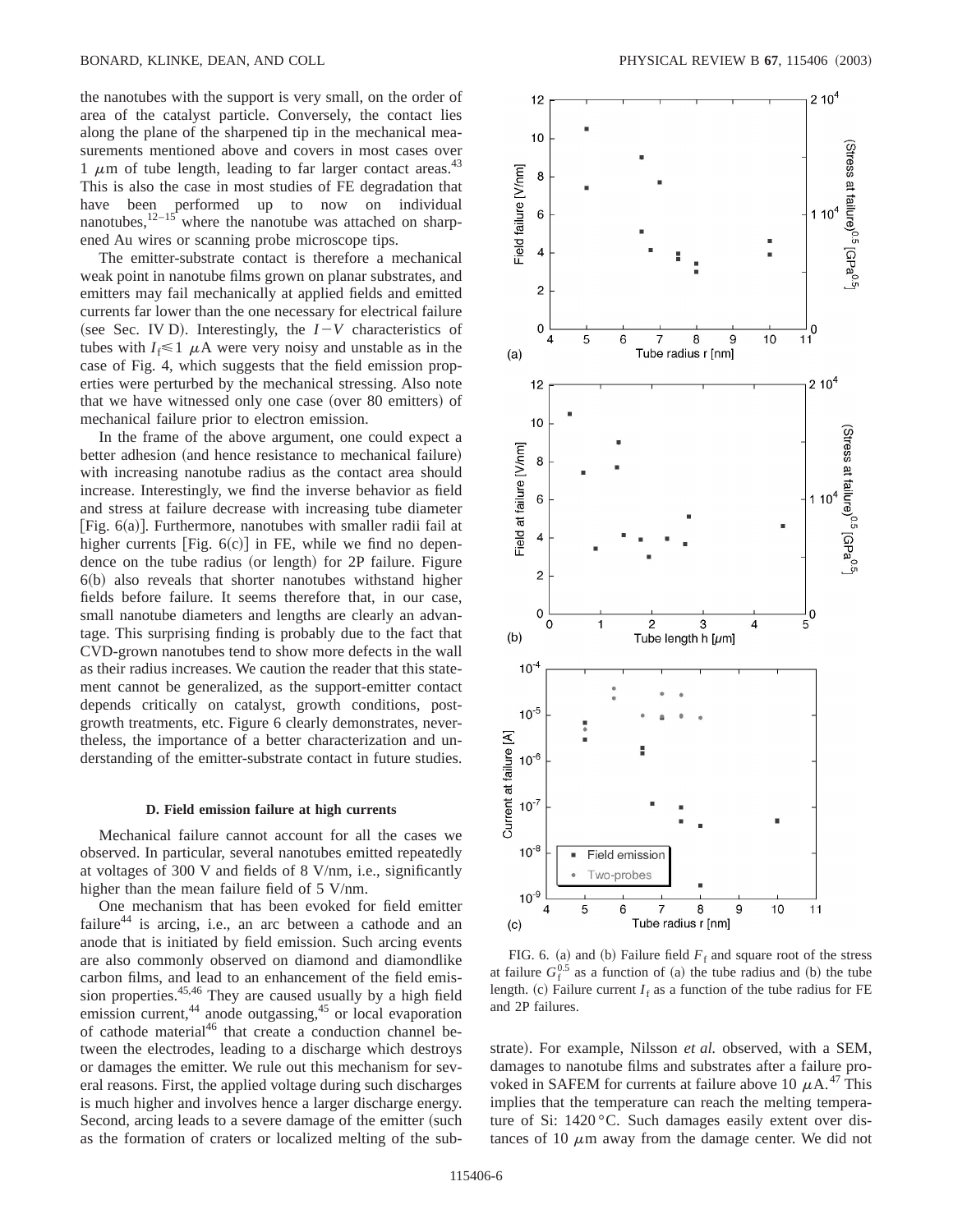observe any comparable damage to film or substrate after FE failure [see, e.g, Fig.  $2(e)$ ].

Instead, we see in Fig.  $3(b)$  that the failures at fields beyond 4 V/nm also correspond to  $I_f \ge 1$   $\mu$ A, i.e., in or near the lower range of 2P failures. We also estimate  $\Delta T_{\text{max}}$  with Eq.  $(2)$  to be in the range 40–920 K for the high current failures, i.e., in the range of the estimated temperatures in 2P failure. This suggests that an increase in temperature may play a role, which at first glance seems incompatible with the fact that the failure occurs at the contact. We show below that the degradation is probably of electrical origin for the failures occuring at high currents, i.e., through a Joule heating at the contact resistance.

Equations  $(2)$  and  $(3)$  give the temperature increase due to dissipation in the nanotube only, with the assumption that no other heat sources are present and that the substrate (and the probe in 2P configuration) is a perfect heat sink. However, the contact resistance in our case is quite high, and is likely to dissipate heat in a small volume, and the catalyst, nanotube, and Si substrate have a finite thermal conductivity. It is therefore probable that not only the nanotube, but also the vicinity of the contact between nanotube and substrate, are heated during field emission.

To assess this possibility, we performed numerical simulations using the program  $FREEFEM+(Ref. 48)$  which solves partial differential equations (such as the heat diffusion equation) by the finite element method. We considered two heat sources, namely, a nanotube itself with a resistance of 50 k $\Omega/\mu$ m, and a contact with a resistance that dissipates heat in a spherical volume with the same radius as the nanotube,  $\frac{4}{3}\pi r^3$ . We took tabulated values for the density and thermal conductivity of Si and Fe, <sup>49</sup> and took  $\kappa$  $=25$  W/m K for the nanotube. We also assumed that the nanotube has an internal cavity of radius *r*/3.

We make no assumptions on the nature of the contact resistance. TEM micrographs show that the nanotube is in most cases directly connected to the matrix with the metallic catalyst particle at the root of the tube, although several graphitic layers may also be intercalated. It is therefore likely that the contact resistance is localized in a small volume, especially if the resistance is high.

 $FREEFEM+$  performs simulations in two dimensions, which means that we are not simulating a single nanotube on a surface but a dense wall of nanotubes. In a first step, we check the consistency of the simulations by neglecting the contact resistance. The profile of the temperature along the nanotube reproduces well the behavior of Eq.  $(2)$  as the temperature increases along the tube with  $h^2 - (x - h)^2$ , where *x* is the distance to the contact.  $\Delta T_{\text{max}}$  is also proportional to *R* and to  $r^{-2}$ . The only difference due to the two-dimensional (2D) character of the simulations as compared to the 3D situation considered here  $[$  and in Eq.  $(2)]$  is that we obtain a dependence of  $\Delta T_{\text{max}}$  that is proportional to *h* instead of  $h^2$ . This also implies that the absolute value of  $\Delta T_{\text{max}}$  differs from the prediction of Eq.  $(2)$  by typically a factor  $5-10$ times [the same observations apply to the 2P configuration and Eq.  $(3)$ . We take this fact into account in the following by calibrating the values obtained by  $FREEFEM+$  for a given nanotube length with Eq.  $(2)$ .



FIG. 7. (a) Temperature profile during field emission along a nanotube for varying values of the contact resistance. (b) Temperature increase during field emission at the contact and at the tip of the nanotube as a function of the contact resistance. The dimensions of the nanotube correspond to the emitter studied in Fig. 2 (*h* = 2.35  $\mu$ m,  $r=7$  nm) with a resistance of 50 k $\Omega/\mu$ m. The emitted current has been set to 2  $\mu$ A.

Figure  $7(a)$  gives the temperature profile along the nanotube and the underlying substrate for different contact resistances. The lowermost profile corresponds to a negligible contact resistance as predicted by Eq.  $(2)$ . This increase in temperature along the nanotube does not change as the contact resistance increases. For contact resistances above 500 k $\Omega$ , however, heating at the contact becomes significant and the absolute value of the temperature increases with the dissipated power. We illustrate this fact in Fig.  $7(b)$ . While the relative increase between the contact and nanotube apex is constant, the temperature difference at the contact increases linearly beyond  $R_c$ =500 k $\Omega$ . Figure 7 underlines clearly that a Si substrate is not a perfect heat sink as is usually assumed (which will also be the case for glass). The temperature increase can easily reach values that lead to damage to the substrate, catalyst particle, and/or tube: it amounts to 1000 K at 100 M $\Omega$  for *I*=2  $\mu$ A, and will increase with  $I^2$ . This resistance is also well within the values measured in the 2P characterization, and estimated from the  $I-V$  plots. We can also directly compare Fig. 7 with the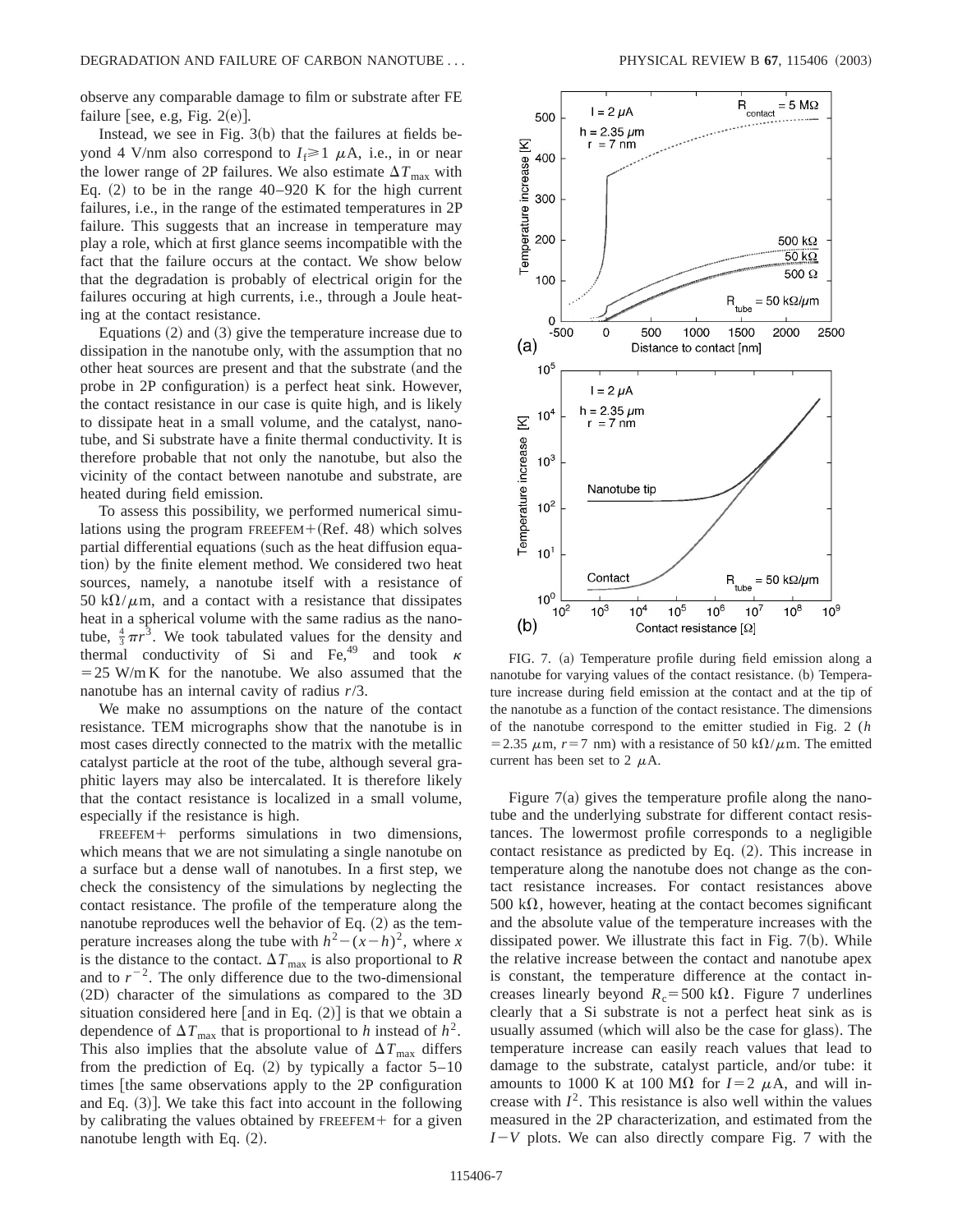

FIG. 8. Field emission  $I-V$  curves and corresponding fits to the FN law (dotted lines) and FN law with series resistance (dashed lines), with in inset successive  $2P I - V$  curves (low bias only). (a) 2P characterization after mechanical stressing, but before field emission on a nanotube with  $h=1.4 \mu m$ ,  $r=7.5 \text{ nm}$ , and *d* = 2.65  $\mu$ m. The 2P resistance decreases from 4 M $\Omega$  to 500 k $\Omega$ with successive measurements at increasing voltage. The fits for the subsequent FE measurements yield  $\gamma=90$  and  $R=30$  M $\Omega$ . (b) 2P characterization after field emission on a nanotube with *h* = 2.36  $\mu$ m,  $r=8$  nm, and  $d=3.75 \mu$ m. The fits yield  $\gamma=65$  and  $R = 500$  M $\Omega$ . The 2P resistance decreases from 200 to 2.7 M $\Omega$ with successive measurements at increasing voltage.

failure of Fig. 1 occuring at 9  $\mu$ A with a resistance of 5 M $\Omega$ (as estimated from the  $I-V$  curve), leading to a temperature elevation of 2000 K.

One potential problem with this hypothesis appears when 2P and FE measurements on the same emitter are considered. The 2P curves were acquired mostly by sweeping the voltage directly from a negative to a positive voltage value (instead) of increasing the voltage from  $(0, V)$ . An example is shown in Fig.  $8(a)$ , with only mechanical stressing with an applied field (no FE) before 2P characterization. The 2P measurements shown in the inset reveal a linear  $I-V$  behavior at low bias only, with a resistance of 4  $M\Omega$  for the first sweep. Interestingly, the 2P resistance drops sharply as the voltage range of the sweep is increased, reaching a stable and reproducible value of 500 k $\Omega$  for the last sweep. The subsequent FE measurements reveal an apparent resistance in series with the emitter of 30  $M\Omega$ , which is markedly higher than the 2P value. Conversely, Fig.  $8(b)$  shows the same kind of characterization, but with the FE performed *before* the 2P measurements and by starting the  $2P I - V$  sweeps at 0 V. FE suggests a resistance in series of 500 M $\Omega$ , while the 2P resistance is very high in the initial sweep and is estimated to 200  $\text{M}\Omega$ . A succession of step-like increases in current is observed when the voltage is increased, leading to a decrease of the resistance down to 2.7  $\text{M}\Omega$ .

From the above results we suggest that the contact (and especially its resistance) is strongly influenced by the measurements. The tensile loading of the emitters during field emission may lead to the rupture of conduction channels at the contact between support and emitter and hence to an increase in resistance, in a manner similar to what happens in mechanically controllable break junctions.<sup>50</sup> Conversely, the contact resistance is ''annealed'' in the 2P mode, as the resistance is lowered by forcing a current through contact and nanotube. In short, the resistance is increased during FE by breaking up mechanically some conduction channels, while these are restored (or others are created) in a 2P characterization. We therefore suggest that the increase in temperature at the contact resistance is enhanced by the mechanical stress due to the applied field before and during field emission, which would elucidate the fact that the FE failure occurs at the contact and not along the tube as in 2P failure.

# **V. IMPLICATIONS FOR DEVICES**

What are the implications of the above findings for field emission devices? The degradation of a film emitter is never abrupt, but gradual and occurs during initial  $I-V$  testing<sup>51</sup> as well as during measurements at constant applied voltage over long periods.5,52 Regarding the first type of degradation, it became obvious from several studies on nanotube arrays that the field emission (FE) properties (e.g., threshold field, field enhancement factor  $\gamma$ ) are degraded when the field is ramped up to progressively higher values, which shows as a shift of the  $I-V$  curve toward higher fields and a decrease of the field enhancement. One probable cause for this ''training" effect<sup>51</sup> is the destruction of the leaders, i.e., the nanotubes with the highest field enhancement that dominate field emission at the onset. $47$  This problem can be circumvented by systematically operating the emitters at high currents to ensure reproducible characteristics. Even with such precautions, a gradual degradation is also observed when the emitters are operated at constant applied voltage. This degradation is faster for singlewall as compared to arc-discharge multiwall nanotubes<sup>52</sup> but lessens with time, leading to reported lifetimes in excess for 8000 h.<sup>5</sup> The decrease in  $\gamma$ associated with the degradation, as well as the observed decrease in emitter density<sup>42,47</sup> leads one to conclude that this gradual degradation is in fact due to the failure of individual emitters.

In our case, failure under FE occurs at the contact, and this junction between emitter and support is at present a poorly known part of the whole system, be it from a me-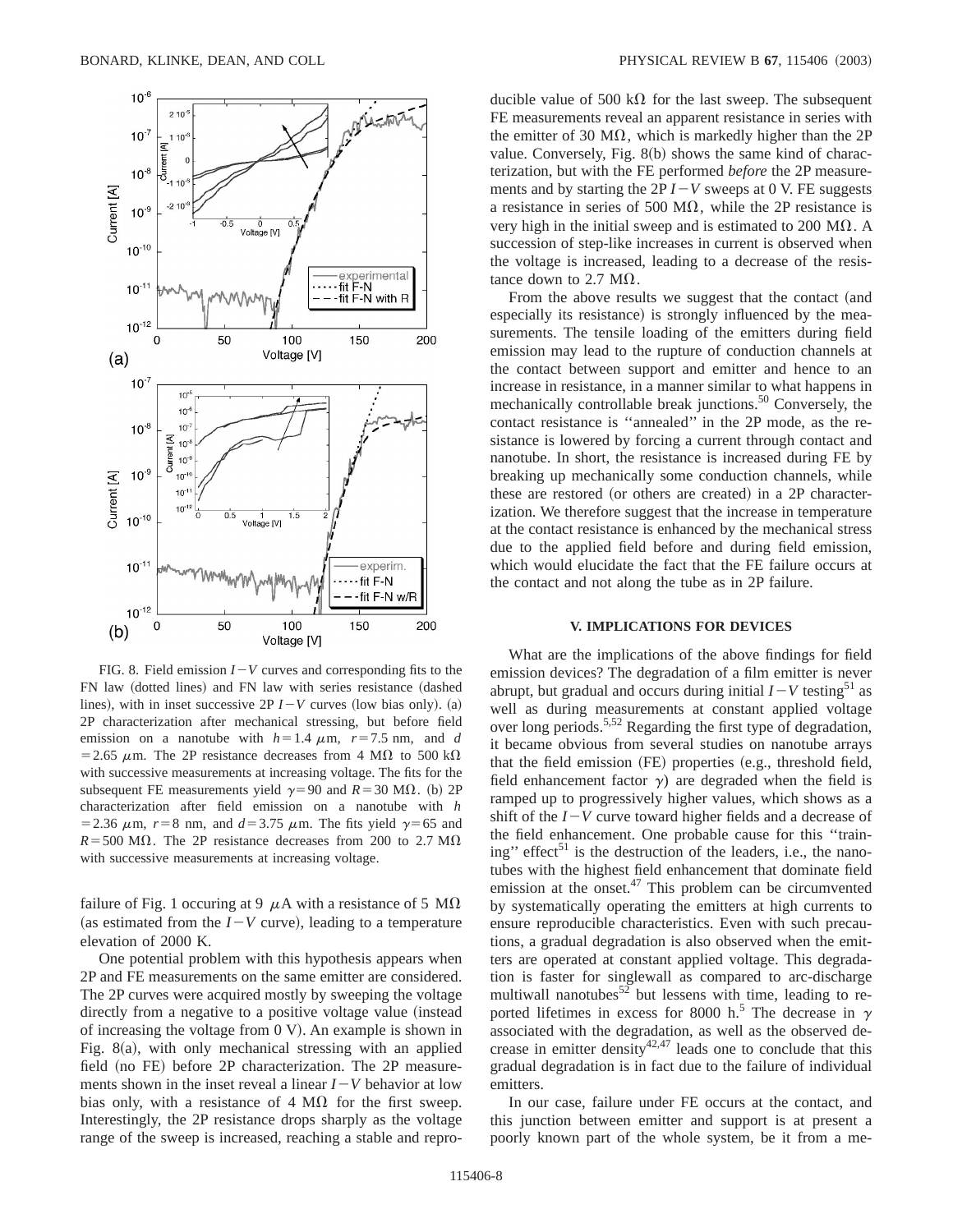chanical or electrical point of view. Both aspects play a critical role in emitter failure, as demonstrated above. The results available in the literature could lead one to conclude that arc-discharge tubes are the most resilient emitters, which may be a premature conclusion as no study has been conducted yet in a configuration similar to the one employed here (e.g., a nanotube film prepared by a squeeze-paste technique<sup>53</sup>). All degradation experiments on single-wall and arc-discharge multiwall nanotubes have been carried out with nanotubes attached to sharpened wires, $12-14$  where the contact is mechanically and electrically strong as the contact area is much higher than in our configuration (see Sec. IV C). The failures witnessed in these cases represent the intrinsic limits of the nanotube emitters, whereas the substrate-emitter system as a whole (typical of a nanotube film used in a practical device) is considered in the present study. An experiment similar to the one described here would be hence needed to directly compare the degradation behavior of nanotubes that are embedded in a conductive resin with emitters directly grown by CVD on a substrate. Although the former solution may warrant a better mechanical contact, at present it lacks the flexibility of CVD for influencing the spacing,<sup>29,54</sup> length,<sup>29,55</sup> and diameter<sup>56</sup> of the nanotubes and hence for tuning the field emission properties.<sup>7</sup>

It appears in any case that the emission of high currents (over 10  $\mu$ A) will damage CVD and arc-discharge nanotubes. To ensure stable emission and long lifetime, it may hence be favorable to protect actively the emitters against FE failure by including a ballast resistor in series. This will also enhance emission homogeneity and emission site density.<sup>57</sup> It

- \*Present address: Rolex S.A., 3-7 rue François-Dussaud, 1211 Genève 24, Switzerland. Electronic address: jeanmarc.bonard@a3.epfl.ch; URL: http://ipnwww.epfl.ch/ nanotubes.html
- <sup>1</sup>Q.H. Wang, A.A. Setlur, J.M. Lauerhaas, J.Y. Dai, E.W. Seelig, and R.P.H. Chang, Appl. Phys. Lett. **72**, 2912 (1998).
- $^{2}$ W.B. Choi, D.S. Chung, J.H. Kang, H.Y. Kim, Y.W. Jin, I.T. Han, Y.H. Lee, J.E. Jung, N.S. Lee, G.S. Park, and J.M. Kim, Appl. Phys. Lett. **75**, 3129 (1999).
- $3$  Y.W. Jin *et al.*, J. Appl. Phys. **92**, 1065 (2002).
- <sup>4</sup>N. de Jonge, Y. Lamy, K. Schoots, and T.H. Oosterkamp, Nature (London) 420, 393 (2002).
- $5$ Y. Saito and S. Uemura, Carbon 38, 169  $(2000)$ .
- <sup>6</sup>H. Murakami, M. Hirakawa, C. Tanaka, and H. Yamakawa, Appl. Phys. Lett. **76**, 1776 (2000).
- $7$ M. Croci, I. Arfaoui, T. Stöckli, A. Chatelain, and J.-M. Bonard, Microelectronic J. (to be published).
- 8R. Rosen, W. Simendinger, C. Debbault, H. Shimoda, L. Fleming, B. Stoner, and O. Zhou, Appl. Phys. Lett. **76**, 1668 (2000).
- $9^9$ O. Zhou's group (UNC Chapel Hill) and W. Zhu (Lucent Technologies), pending U.S. patents.
- 10G.Z. Yue, Q. Qiu, B. Gao, Y. Cheng, J. Zhang, H. Shimoda, S. Chang, J.P. Lu, and O. Zhou, Appl. Phys. Lett. **81**, 355 (2002).
- 11M.J. Fransen, T.L. van Rooy, and P. Kruit, Appl. Surf. Sci. **146**, 312 (1999).
- <sup>12</sup> J.-M. Bonard, F. Maier, T. Stöckli, A. Châtelain, W.A.D. Heer,

will also be of importance to study more closely the substrate-emitter contact in CVD-grown nanotubes, and to devise methods to enhance the contact.

### **VI. CONCLUSION**

We have studied the failure of multiwall carbon nanotubes field emitters grown by CVD on planar substrates in field emission as well as a two-probe configuration. The failures induced by high currents during 2P characterization led to a sundering of the tube at or near its middle, which is consistent with a local evaporation due to resistive heating. The failure occurred at or near the contact during field emission on our CVD films, which suggests a degradation mechanism that is due either to mechanical failure due to the tensile loading of the emitter under the applied electric field or to resistive heating at the contact that is enhanced by the mechanical stress. We could assign the former cause to failures occurring at applied fields and currents below 4 V/nm and  $1 \mu A$ , and the latter cause to failures occurring at higher fields and currents.

#### **ACKNOWLEDGMENTS**

This work was supported by the European Community and the Federal Office for Education and Science of Switzerland in the frame of the project CANADIS (IST-1999-20590). We acknowledge enlightening discussions with Richard G. Forbes on the mechanical stressing of the emitters during FE, with Kenneth B. K. Teo on stress-induced failure, and with Philippe Lambin on the consequences of mechanical stressing on the electric transport of nanotubes.

J.-P. Salvetat, and L. Forró, Ultramicroscopy 73, 9 (1998).

- 13Z.L. Wang, P. Poncharal, and W.A. de Heer, Appl. Phys. Lett. **80**, 856 (2002).
- 14K.A. Dean, T.P. Burgin, and B.R. Chalamala, Appl. Rev. Lett. **79**, 1873 (2001).
- 15K.A. Dean and B.R. Chalamala, Appl. Phys. Lett. **75**, 3017  $(1999).$
- 16Y. Wei, K. Dean, B. Coll, and J. Jaskie, Appl. Phys. Lett. **79**, 4527  $(2001).$
- <sup>17</sup> J.-M. Bonard, K.A. Dean, B.F. Coll, and C. Klinke, Phys. Rev. Lett. **89**, 197602 (2002).
- <sup>18</sup> B.F. Coll, K. Dean, Y. Wei, J. Jaskie, and J.-M. Bonard, Appl. Phys. Lett. (to be published).
- <sup>19</sup> J.-M. Bonard, K.A. Dean, and B.F. Coll, Nano Lett. (to be published).
- $^{20}$  J.W. Gadzuk and E.W. Plummer, Rev. Mod. Phys. **45**, 487 (1973).
- <sup>21</sup> I. Brodie and C. Spindt, Adv. Electron. Electron. Phys. **83**, 1  $(1992).$
- $^{22}$ K.A. Dean and B.R. Chalamala, Appl. Phys. Lett. **76**, 375  $(2000)$ .
- <sup>23</sup> K. Hata, A. Takakura, and Y. Saito, Surf. Sci. **490**, 296 (2001).
- <sup>24</sup> J.W. Luginsland, A. Valfells, and Y.Y. Lau, Appl. Phys. Lett. **69**, 2770 (1996).
- <sup>25</sup> A. Bachtold, M. Henny, C. Terrier, C. Strunk, C. Schönenberger, J.-P. Salvetat, J.-M. Bonard, and L. Forro´, Appl. Phys. Lett. **73**, 274 (1998).
- <sup>26</sup>P. Avouris, Chem. Phys. **281**, 429 (2002).